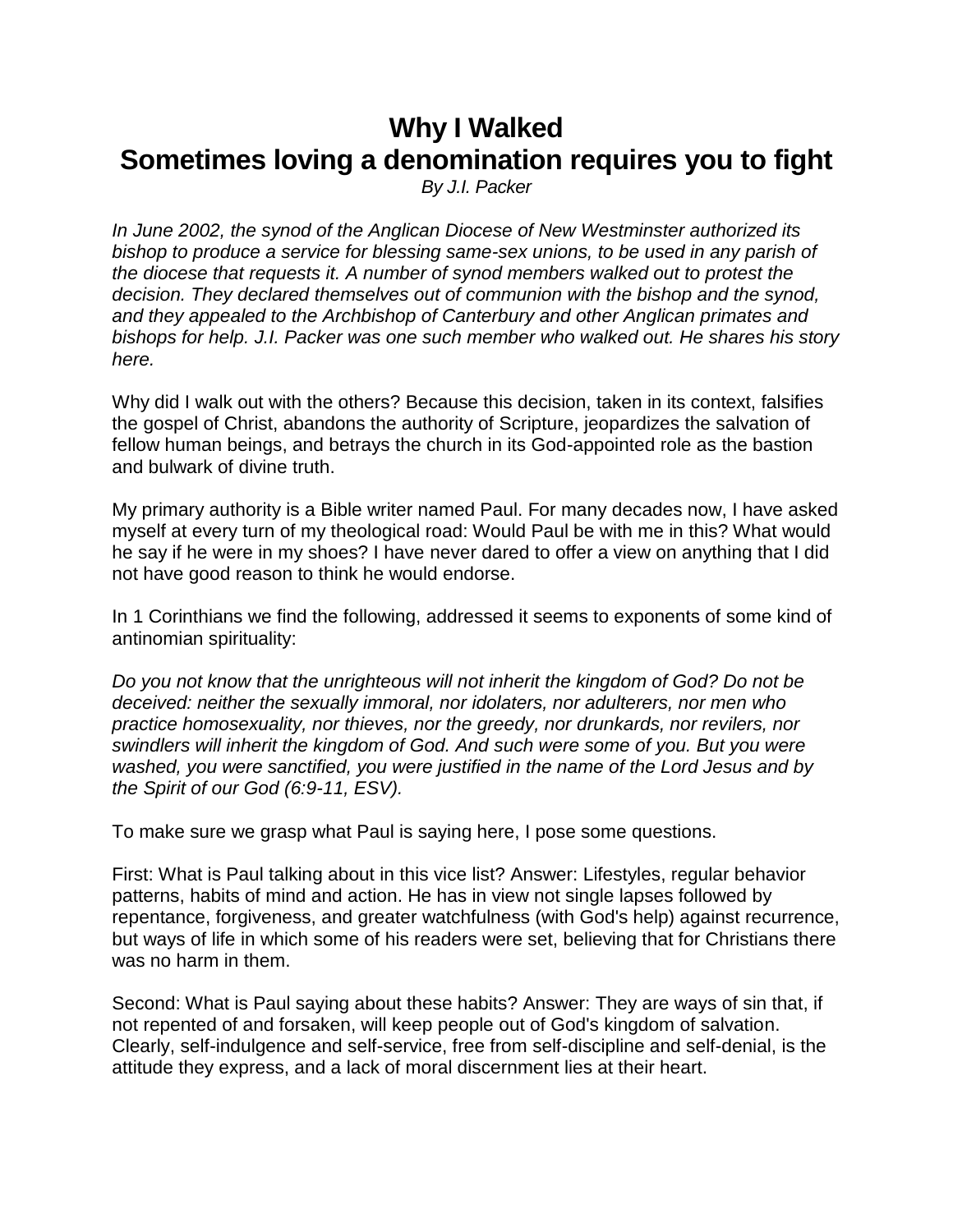Third: What is Paul saying about homosexuality? Answer: Those who claim to be Christ's should avoid the practice of same-sex physical connection for orgasm, on the model of heterosexual intercourse. Paul's phrase, "men who practice homosexuality," covers two Greek words for the parties involved in these acts. The first, *arsenokoitai*, means literally "male-bedders," which seems clear enough. The second, *malakoi*, is used in many connections to mean "unmanly," "womanish," and "effeminate," and here refers to males matching the woman's part in physical sex.

In this context, in which Paul has used two terms for sexual misbehavior, there is really no room for doubt regarding what he has in mind. He must have known, as Christians today know, that some men are sexually drawn to men rather than women, but he is not speaking of inclinations, only of behavior, what has more recently been called acting out. His point is that Christians need to resist these urges, since acting them out cannot please God and will reveal lethal impenitence. Romans 1:26 shows that Paul would have spoken similarly about lesbian acting out if he had had reason to mention it here.

Fourth: What is Paul saying about the gospel? Answer: Those who, as lost sinners, cast themselves in genuine faith on Christ and so receive the Holy Spirit, as all Christians do (see Gal. 3:2), find transformation through the transaction. They gain cleansing of conscience (the washing of forgiveness), acceptance with God (justification), and strength to resist and not act out the particular temptations they experience (sanctification). As a preacher friend declared to his congregation, "I want you to know that I am a non-practicing adulterer." Thus he testified to receiving strength from God.

With some of the Corinthian Christians, Paul was celebrating the moral empowering of the Holy Spirit in heterosexual terms; with others of the Corinthians, today's homosexuals are called to prove, live out, and celebrate the moral empowering of the Holy Spirit in homosexual terms. Another friend, well known to me for 30 years, has lived with homosexual desires all his adult life, but remains a faithful husband and father, sexually chaste, through the power of the Holy Spirit, according to the gospel. He is a model in every way. We are all sexually tempted, one way or another, yet we may all tread the path of chastity through the Spirit's enablement, and thereby please God.

## **Missing Paul's point**

As one who assumes the full seriousness and sincerity of all who take part in today's debates among Christians regarding homosexuality, both in New Westminster and elsewhere, I now must ask: how can anyone miss the force of what Paul says here? There are, I think, two ways in which this happens.

One way, the easier one to deal with, is the way of special exegesis: I mean interpretations that, however possible, are artificial and not natural, but that allow one to say, "What Paul is condemning is not my sort of same-sex union." Whether a line of interpretation is artificial, so constituting misinterpretation, is, I grant, a matter of personal judgment. I do not, however, know how any reasonable person could read Robert A. J. Gagnon's 500-page book, The Bible and Homosexual Practice: Texts and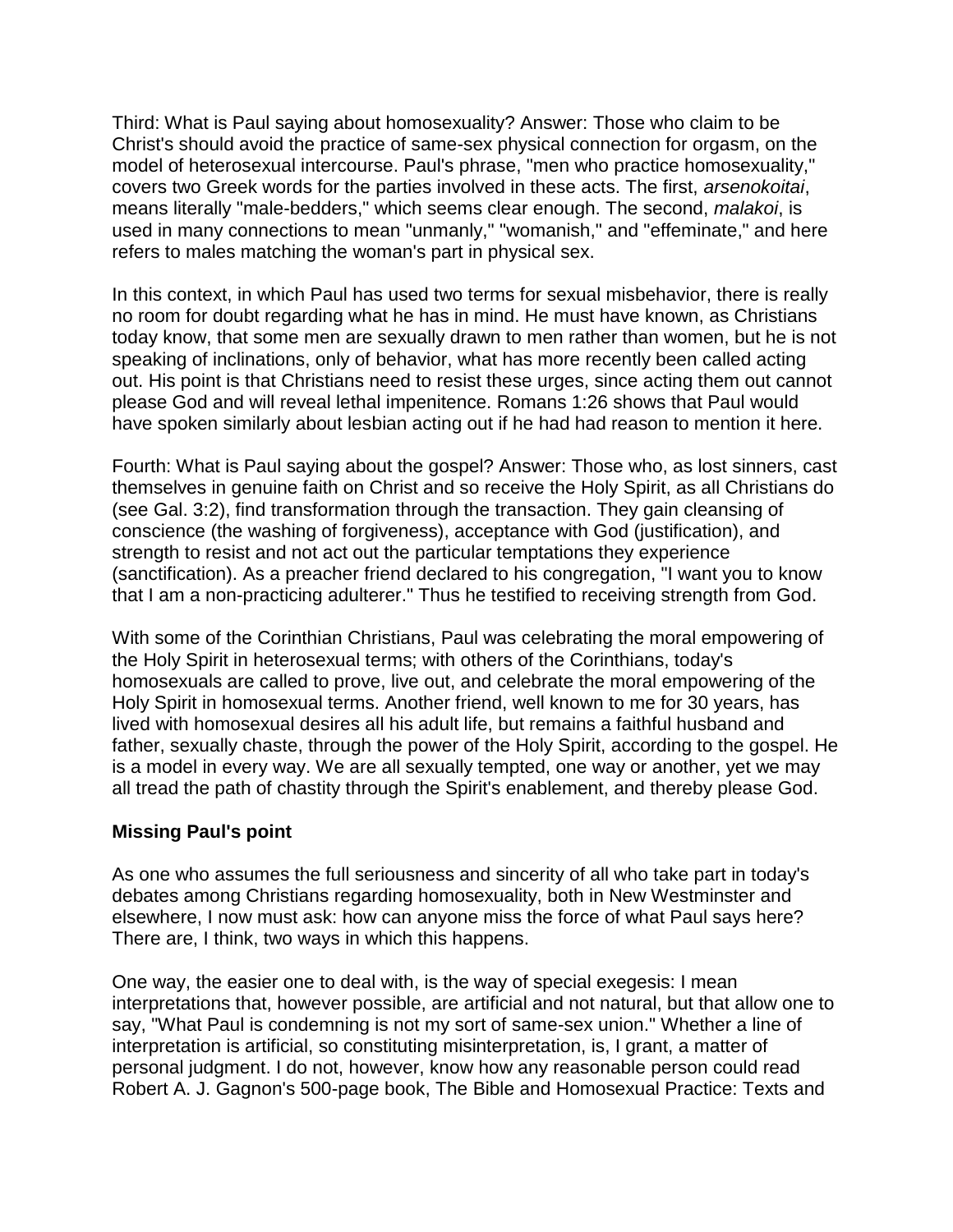Hermeneutics (Abingdon, 2001), and not conclude that any exegesis evading the clear meaning of Paul is evasive indeed. Nor from now on can I regard anyone as qualified to debate homosexuality who has not come to terms with Gagnon's encyclopedic examination of all the relevant passages and all the exegetical hypotheses concerning them. I have not always agreed with James Barr, but when on the dust jacket he describes Gagnon's treatise as "indispensable even for those who disagree with the author," I think he is absolutely right.

The second way, which is harder to engage, is to let experience judge the Bible. Some moderns, backed by propaganda from campaigners for homosexual equality, and with hearts possessed by the pseudo-Freudian myth that you can hardly be a healthy human without active sexual expression, feel entitled to say: "Our experience is—in other words, we feel—that gay unions are good, so the Bible's prohibitions of gay behavior must be wrong." The natural response is that the Bible is meant to judge our experience rather than the other way around, and that feelings of sexual arousal and attraction, generating a sense of huge significance and need for release in action as they do, cannot be trusted as either a path to wise living or a guide to biblical interpretation. Rhyming the point to make what in my youth was called a grook: the sweet bright fire / of sexual desire / is a dreadful liar. But more must be said than that.

## **Two views of the Bible**

At issue here is a Grand Canyon-wide difference about the nature of the Bible and the way it conveys God's message to modern readers. Two positions challenge each other.

One is the historic Christian belief that through the prophets, the incarnate Son, the apostles, and the writers of canonical Scripture as a body, God has used human language to tell us definitively and transculturally about his ways, his works, his will, and his worship. Furthermore, this revealed truth is grasped by letting the Bible interpret itself to us from within, in the knowledge that the way into God's mind is through that of the writers. Through them, the Holy Spirit who inspired them teaches the church. Finally, one mark of sound biblical insights is that they do not run counter to anything else in the canon.

This is the position of the Roman Catholic and Orthodox churches, and of evangelicals and other conservative Protestants. There are differences on the place of the church in the interpretive process, but all agree that the process itself is essentially as described. I call this the *objectivist* position.

The second view applies to Christianity the Enlightenment's trust in human reason, along with the fashionable evolutionary assumption that the present is wiser than the past. It concludes that the world has the wisdom, and the church must play intellectual catch-up in each generation in order to survive. From this standpoint, everything in the Bible becomes relative to the church's evolving insights, which themselves are relative to society's continuing development (nothing stands still), and the Holy Spirit's teaching ministry is to help the faithful see where Bible doctrine shows the cultural limitations of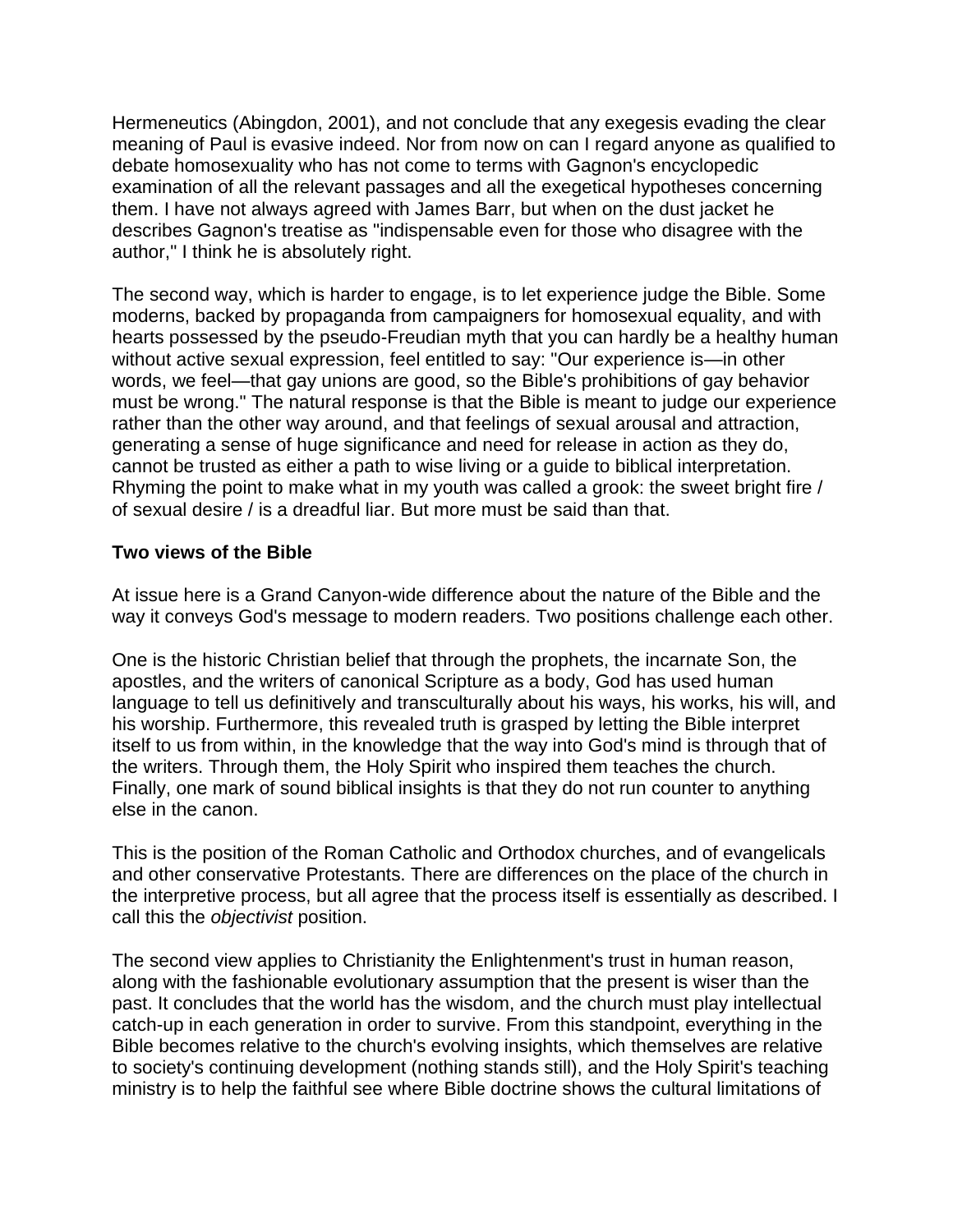the ancient world and needs adjustment in light of latter-day experience (encounters, interactions, perplexities, states of mind and emotion, and so on). Same-sex unions are one example. This view is scarcely 50 years old, though its antecedents go back much further. I call it the *subjectivist* position.

In the New Westminster debate, subjectivists say that what is at issue is not the authority of Scripture, but its interpretation. I do not question the sincerity of those who say this, but I have my doubts about their clear-headedness. The subjectivist way of affirming the authority of Scripture, as the source of the teaching that now needs to be adjusted, is precisely a denying of Scripture's authority from the objectivist point of view, and clarity requires us to say so. The relative authority of ancient religious expertise, now to be revamped in our post-Christian, multi-faith, evolving Western world, is one view. The absolute authority of God's unchanging utterances, set before us to be learned, believed, and obeyed as the mainstream church has always done, never mind what the world thinks, is the other.

What are represented as different "interpretations" are in fact reflections of what is definitive: in the one view, the doctrinal and moral teaching of Scripture is always final for Christian people; in the other view, it never is. What is definitive for the exponents of that view is not what the Bible says, as such, but what their own minds come up with as they seek to make Bible teaching match the wisdom of the world.

Each view of biblical authority sees the other as false and disastrous, and is sure that the long-term welfare of Christianity requires that the other view be given up and left behind as quickly as possible. The continuing conflict between them, which breaks surface in the disagreement about same-sex unions, is a fight to the death, in which both sides are sure that they have the church's best interests at heart. It is most misleading, indeed crass, to call this disagreement simply a difference about interpretation, of the kind for which Anglican comprehensiveness has always sought to make room.

## *Spiritual dangers*

In addition, major spiritual issues are involved. To bless same-sex unions liturgically is to ask God to bless them and to enrich those who join in them, as is done in marriage ceremonies. This assumes that the relationship, of which the physical bond is an integral part, is intrinsically good and thus, if I may coin a word, *blessable*, as procreative sexual intercourse within heterosexual marriage is. About this assumption there are three things to say.

First, it entails *deviation* from the biblical gospel and the historic Christian creed. It distorts the doctrines of creation and sin, claiming that homosexual orientation is good since gay people are made that way, and rejecting the idea that homosexual inclinations are a spiritual disorder, one more sign and fruit of original sin in some people's moral system. It distorts the doctrines of regeneration and sanctification, calling same-sex union a Christian relationship and so affirming what the Bible would call salvation in sin rather than from it.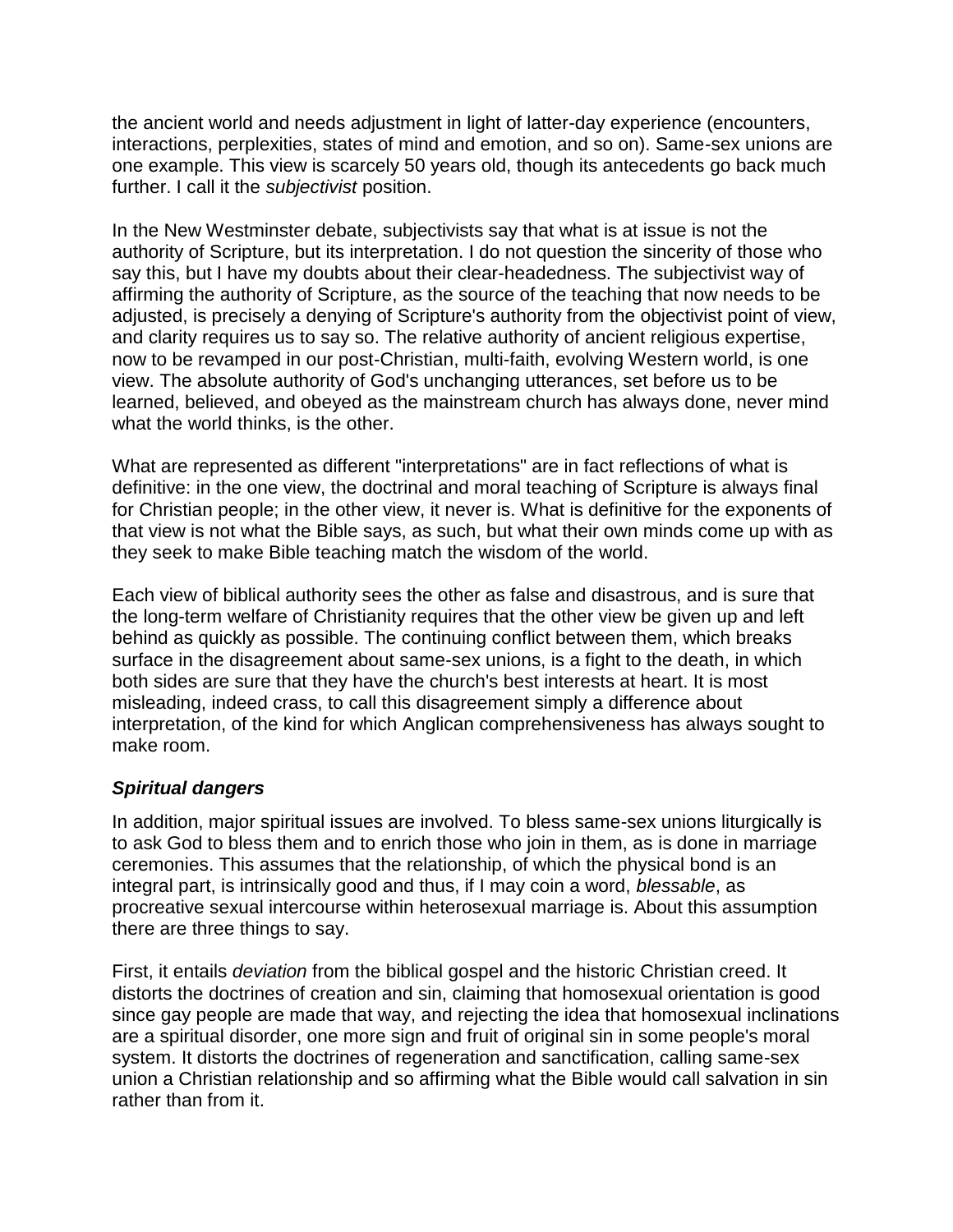Second, it threatens *destruction* to my neighbor. The official proposal said that ministers who, like me, are unwilling to give this blessing should refer gay couples to a minister willing to give it. Would that be pastoral care? Should I not try to help gay people change their behavior, rather than to anchor them in it? Should I not try to help them to the practice of chastity, just as I try to help restless singles and divorcees to the practice of chastity? Do I not want to see them all in the kingdom of God?

Third, it involves the *delusion* of looking to God—actually asking him—to sanctify sin by blessing what he condemns. This is irresponsible, irreverent, indeed blasphemous, and utterly unacceptable as church policy. How could I do it?

## **Changing a historical tradition**

Finally, a major change in Anglicanism is involved: Writing into a diocesan constitution something that Scripture, canonically interpreted, clearly and unambiguously rejects as sin. This has never been done before, and ought not to be done now.

All the written standards of post-Reformation Anglicanism have been intentionally biblical and catholic. They have been biblical in terms of the historic view of the nature and authority of Scripture. They have been catholic in terms of the historic consensus of the mainstream church.

Many individual eccentricities and variations may have been tolerated in practice. The relatively recent controversial permissions to remarry the divorced and make women presbyters arguably had biblical warrant, though minorities disputed this. In biblical and catholic terms, however, the New Westminster decision writes legitimation of sin into the diocese's constitutional standards.

It categorizes the tolerated abstainers as the awkward squad of eccentrics rather than the mainstream Anglicans that they were before. It is thus a decision that can only be justified in terms of biblical relativism, the novel notion of biblical authority that to my mind is a cuckoo in the Anglican nest and a heresy in its own right. It is a watershed decision for world Anglicanism, for it changes the nature of Anglicanism itself. It has to be reversed.

Luther's response at Worms when he was asked to recant all his writings echoes in my memory, as it has done for more than 50 years:

*'Unless you prove to me by Scripture and plain reason that I am wrong, I cannot and will not recant. My conscience is captive to the Word of God. To go against conscience is neither right nor safe [it endangers the soul]. Here I stand. There is nothing else I can do. God help me. Amen.'*

Conscience is that power of the mind over which we have no power, which binds us to believe what we see to be true and do what we see to be right. Captivity of to the Word